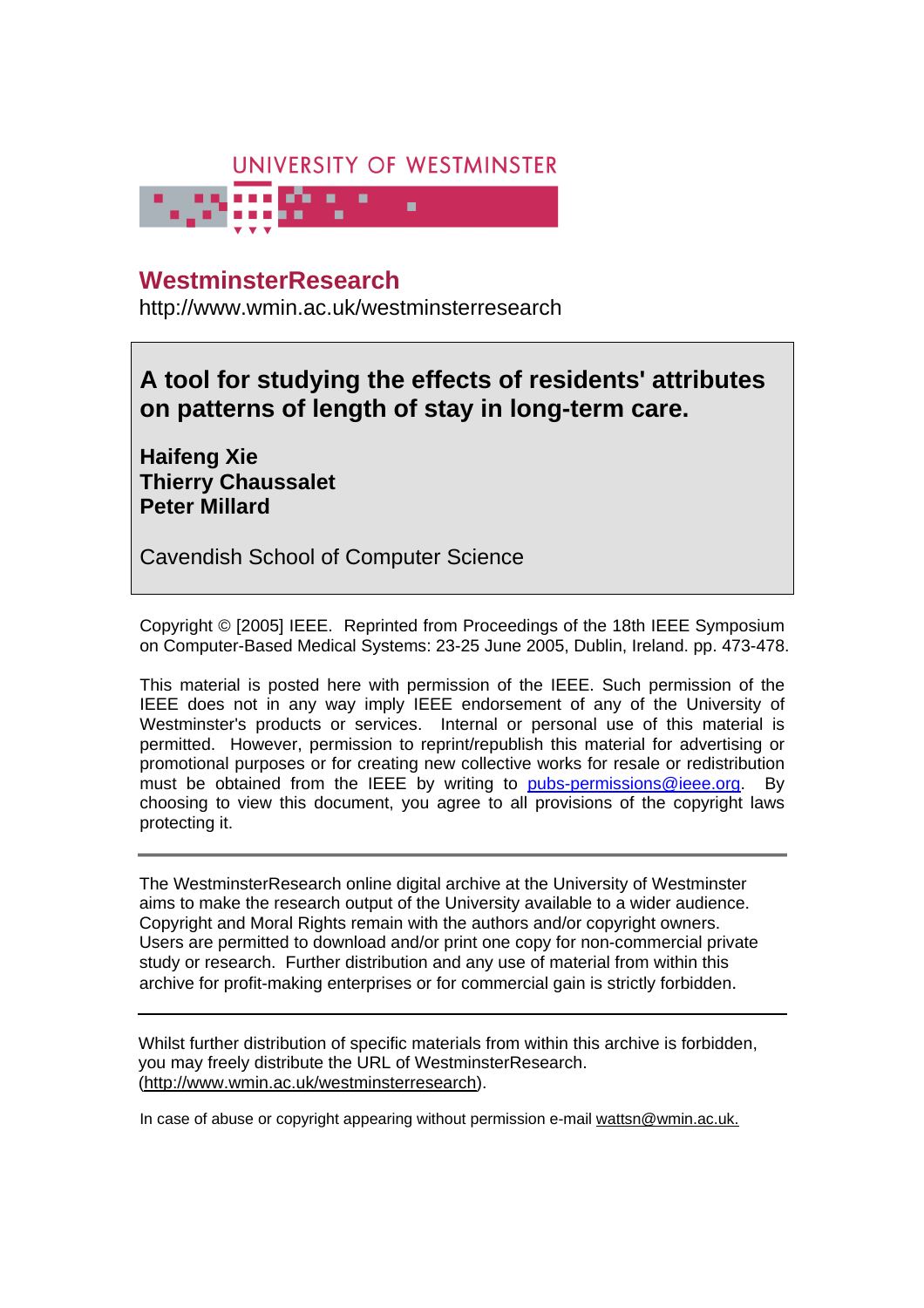# A Tool for Studying the Effects of Residents' Attributes on Patterns of Length of Stay in Long-term Care

Haifeng Xie, Thierry Chaussalet, Peter Millard *Health and Social Care Modelling Group Cavendish School of Computer Science University of Westminster, London, UK* {*h.f.xie, chausst*}*@wmin.ac.uk, phmillard@tiscali.co.uk*

#### *Abstract*

*Understanding the differential pattern of length of stay (LOS) in long-term care (LTC) due to residents' attributes has important practical implications in the management of long-term care. In this paper, we extend a previously developed modelling approach to incorporate residents' attributes. Two applications using data collected by a local authority in England are presented to demonstrate the potential use of this extension. In the study of possible difference in LOS pattern due to gender, our model provides quantitative support to the observations that male residents admitted to NC take more time to settle down and have poorer short-term survival prospect than female residents.*

# **1.** Introduction

Older people often experience a decline in physical and mental health, and activities of daily living, for example, feeding, toileting and self care, can become difficult. In cases where older persons can no longer be cared for at home, assistance is required from agencies providing longterm care (LTC).

Local authorities in Great Britain play an important role in the delivery of LTC. Under the 1990 NHS and Community Care Act and the Care Standard Act 2000, local authorities are responsible for the placement and finance of adults in publicly funded residential care (RC) and nursing care (NC) that conforms to national standards. The UK government is planning to fine local authorities for failing to provide vacancies in institutional care homes for hospital discharges [7]. Therefore, it is important for local authorities to have a sound understanding of the behaviour of the LTC system.

The focus is on publicly funded residents in institutional LTC (ILTC). Since most local authorities have means of determining suitable care placements for applicants requiring public funds, these admissions will reflect residents' physical conditions and needs.

In this paper, we extend a modelling approach previously reported [9] to take into account the attributes of individuals, for example, their age and gender, etc. We demonstrate the potential use of this extended model using two case studies.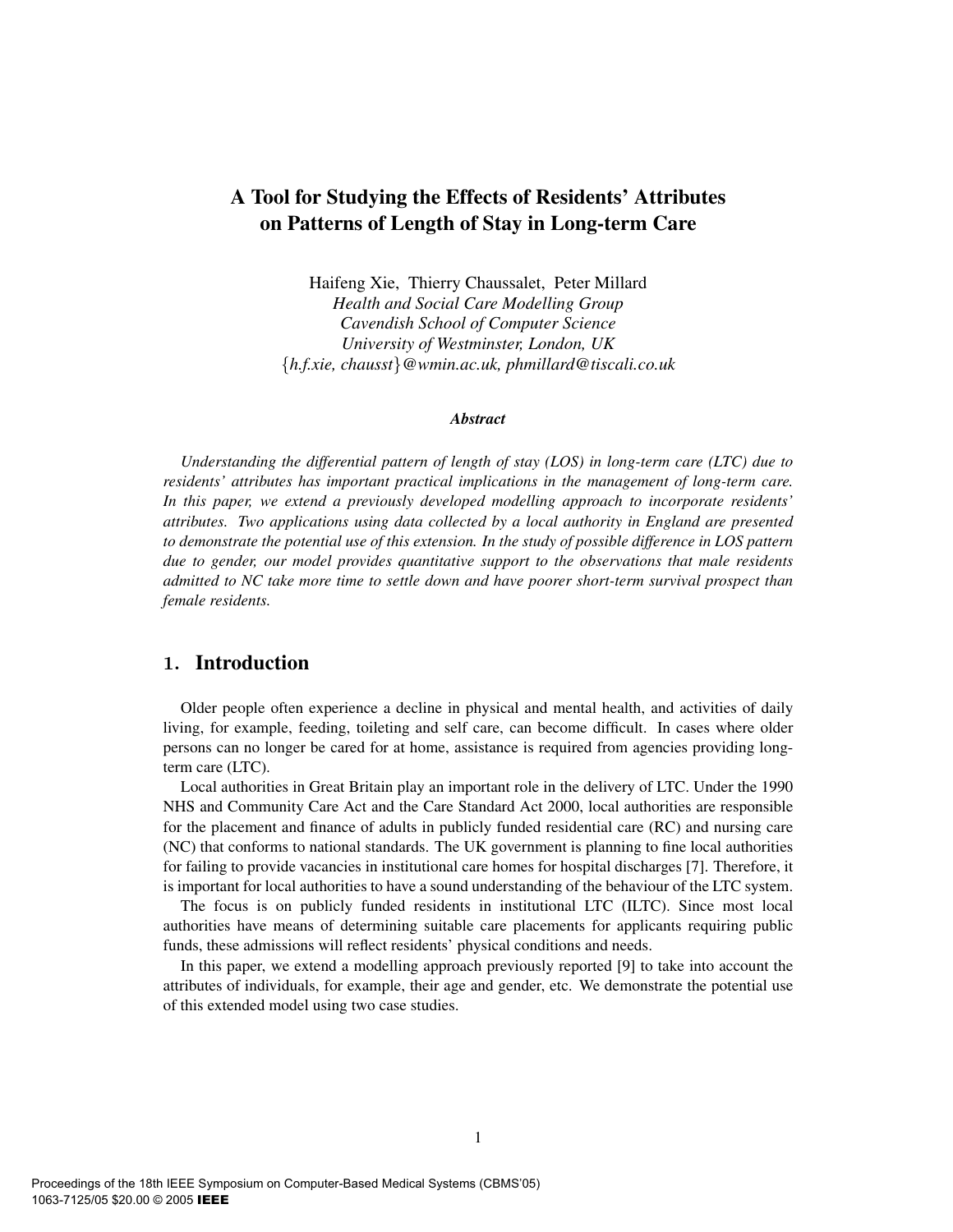

**Figure 1. Markov model for the movement of publicly funded residents in ILTC.**

## **2.** Method

#### 2.1. Movement of elderly people in institutional long-term care

Research in the UK shows that the mortality rate for publicly funded residents in NC is particularly high in the first few months and then gradually levels out [1, 6]. This observation supports the notion of different phases in the stay of residents in care homes. In a previous study [9], we presented a continuous-time Markov model for the flow of elderly residents within and between RC and NC. Briefly, the model (see Figure 1) uses a combination of a short-stay state and a longstay state to capture the flow of residents through each type of care. For instance, a person admitted to RC might stay for a short period of time, then is either discharged (predominately by death) or transferred to NC; or the person might settle down and become a long-stay resident in RC. However, the state space of the Markov model is aggregated [4] due to the un-observability of the actual shortstay and long-stay states, i.e., we observe a person is in RC but do not know whether the person is in short-stay or long-stay state. A procedure for fitting such a model to observation data was developed (for details see [8, 9]).

#### 2.2. Incorporating residents' attributes

The Markov model described in the previous section assumes that transition rates (e.g.,  $q_{12}$ ) are constant for all residents in the system. This can be restrictive, considering the vast diversity that exists among individuals entering the ILTC system. It would be desirable for the model to take into account the attributes of individuals.

Assume there exist measurements on p covariates (or attributes)  $X_1, \ldots, X_p$  for each resident upon admission to each type of care. For the kth individual, with observation  $x_k$  =  $(1, x_{k1}, x_{k2},...,x_{kp})$ , the transition probability between states i and j  $(i \neq j)$ , where transition from  $i$  to  $j$  is possible, can be written as

$$
q_{ij,k} = \exp\left(\boldsymbol{\beta}_{ij}^{\mathtt{T}}\boldsymbol{x}_k\right),
$$

where  $\beta_{ij}$  is a vector of coefficients. Therefore, an attribute that has significant effect on a transition rate (hence on LOS) will have its corresponding coefficient significantly different from zero. The model parameters  $\beta_{ij}$  are estimated by numerical maximisation of the likelihood function [9].

This approach, which consists in incorporating covariates into the Markov model via a loglinear function is relatively straightforward, and similar to that taken by [3].However, the number of parameters to be estimated grow rapidly as the number of covariates increases.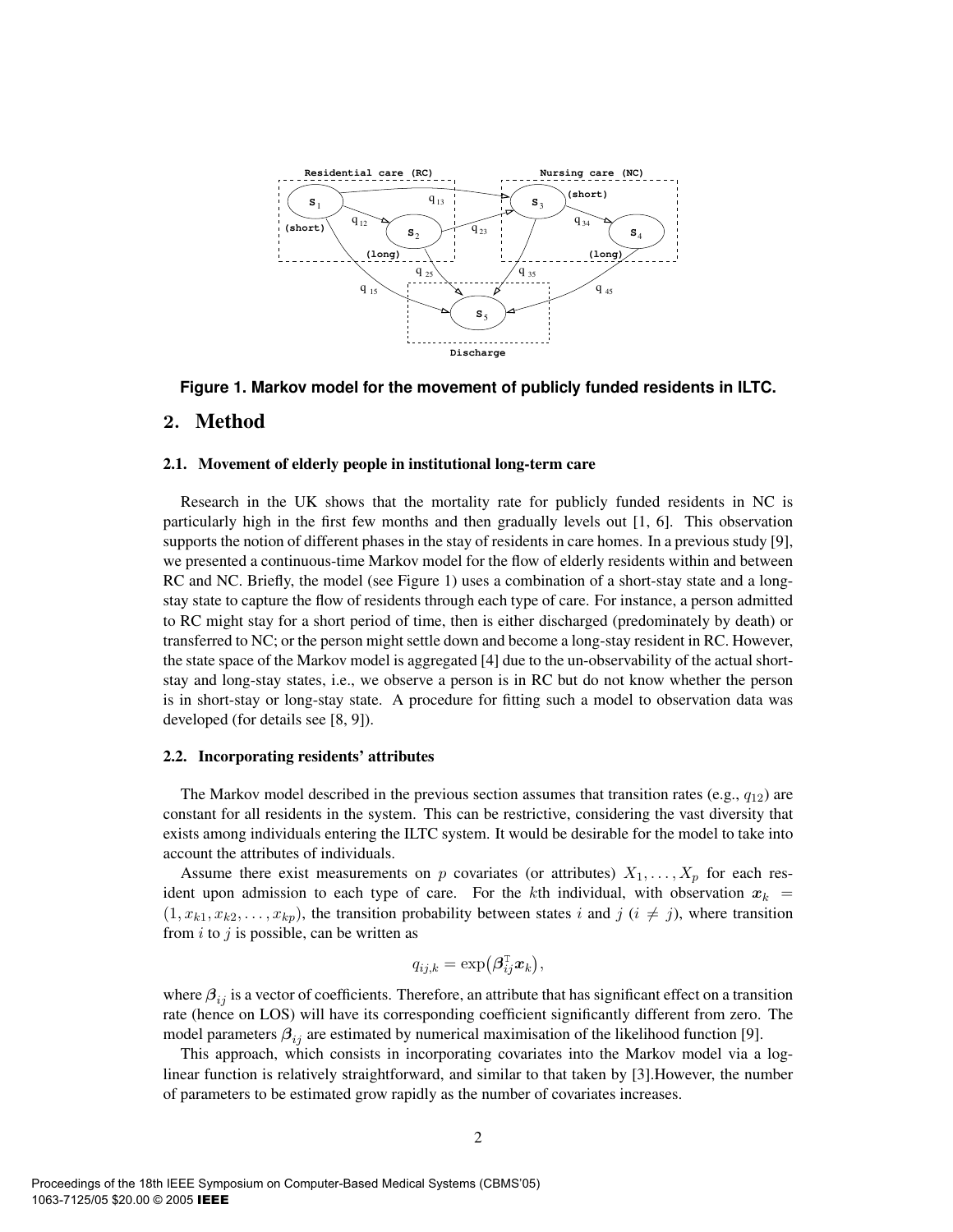

**Figure 2. Scatter plot of LOS in RC and NC among NC residents who were transferred from RC in the Merton dataset. Grouping is based on whether a resident was alive, i.e., the observation is censored, or had been discharged, i.e., the observation is complete, on 1 April 2001. The dotted lines correspond to the locally fitted smoothing curves.**

## **3.** Application

We demonstrate the usefulness of the model that incorporates residents' attributes with two applications. The data used in the applications were provided by the Housing and Social Service Departent of the London Borough of Merton, UK. The dataset contains information on LOS and movement of publicly funded residents who were admitted to ILTC between April 1997 to April 2001. In all, there were 935 records concerning 889 residents (for detail description of the dataset, see [9]).

Given the dataset, it was found [9] that there were one state in RC and two states in NC in the Markov model of residents movements presented in section 2.1, i.e.  $q_{12} = q_{23} = q_{25} = 0$  in Figure 1.

### 3.1. Difference in LOS pattern among residents in NC

The Markov property implies that the LOS pattern for residents directly admitted to NC is the same as those transferred from RC. However, there might be reasons to believe that a person who spent a long time in RC might also stay for a long time in NC. We use our model to investigate possible differences in LOS pattern among NC residents, i.e., between those admitted to NC directly and those transferred from RC.

We treated LOS in RC (being zero for those who were admitted to NC directly) as an attribute of a resident. Two different ways of incorporating this attribute into the model were considered – namely, *Model 1*: LOS in RC as a continuous variable; *Model 2*: previous presence in RC as a binary variable, where "1" represents having stayed in RC prior to admission to NC. Therefore,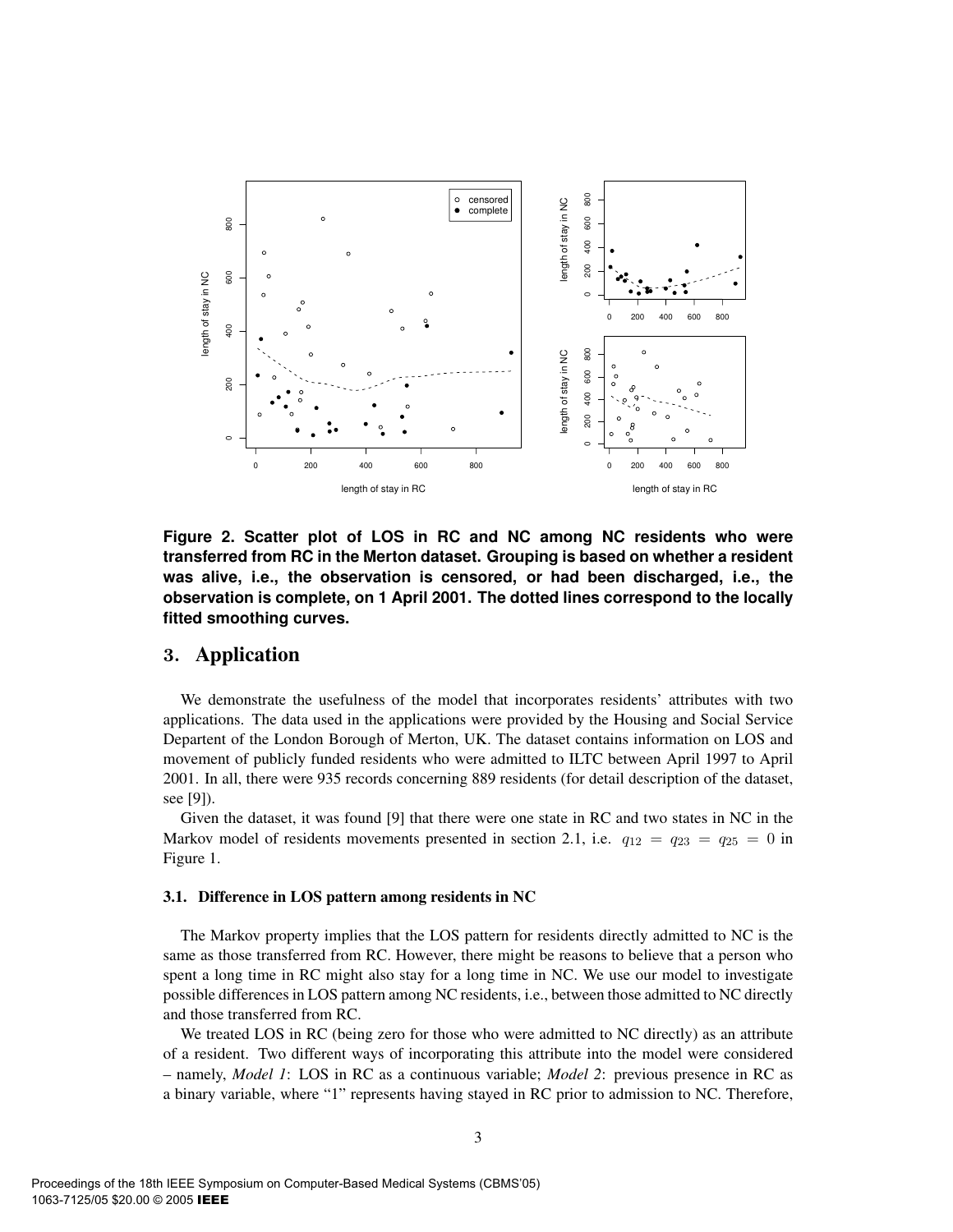| parameter | estimate | standard error | 95% confidence interval |
|-----------|----------|----------------|-------------------------|
| $a_{13}$  | $-8.622$ | 0.189          | $(-8.992, -8.251)$      |
| $a_{34}$  | $-4.210$ | 0.397          | $(-4.988, -3.433)$      |
| $a_{15}$  | $-7.120$ | 0.079          | $(-7.275, -6.966)$      |
| $a_{35}$  | $-5.353$ | 0.153          | $(-5.652, -5.054)$      |
| $a_{45}$  | $-6.711$ | 0.110          | $(-6.927, -6.495)$      |
| $b_{13}$  | 0.827    | 0.302          | (0.235, 1.419)          |
| $b_{34}$  | $-0.991$ | 0.428          | $(-1.831, -0.152)$      |

**Table 1. Estimated parameters from the Merton dataset.**

together with the base model (i.e., not taking into account previous LOS in RC, denoted as *Model 0*), there are Three models under consideration.

Comparisons between these (nested) models, based on the likelihood ratio test (LRT) statistics, did not show that the incorporation of the attribute provided significant improvement over the base model, judging at 5% significant level (*Model 0* vs. *Model 1*:  $X^2 = 5.36$ ,  $p = 0.1473$ ; *Model 0* vs. *Model 2*:  $X^2 = 4.60$ ,  $p = 0.2035$ ). Therefore, the fitted result did not suggest that there was a significant difference in LOS pattern between NC residents transferred from RC and those admitted directly. This finding was also consistent with the result of a formal hypothesis test (log-rank test,  $W_L = 1.875$ ,  $p = 0.1709$ ) and a visual inspection of the data (see Figure 2).

## 3.2. Difference in LOS pattern due to gender

A recent national survey in care homes in England showed that survival prospect was particular poor for publicly funded male residents admitted to NC, especially in the first few months following admission [1]. We can use our model to study whether there is a significant difference in LOS pattern between male and female residents in ILTC, and to quantify this difference if it exists. The London Borough of Merton also provided information on gender for the group of residents presented in our dataset. However, due to missing information on some of the residents, the number of records used in this application was slightly reduced to 861.

We parameterised the model to incorporate gender as an attribute. More specifically, the transition rate between state i and state j (where transition from states i to state j is possible) for the kth person is written as  $q_{ij,k} = \exp(a_{ij} + b_{ij}x_k)$ , where  $x_k = 1$  if the person is male and  $x_k = 0$  otherwise.

The model was fitted to the Merton dataset with the attribute entering each transition rate in a sequential manner. Competing models were tested by the LRT statistic. The final model showed that gender had a significant influence on transition rates  $q_{13}$  and  $q_{34}$  (see Table 1).

The average LOS for male residents in RC is estimated to be 819 days or 2.2 years (estimated by  $(e^{a_{13}+b_{13}}+e^{a_{15}})^{-1}$ , which is shorter than that of female residents (1011 days or 2.8 years). Upon leaving RC, 18% female residents and 34% male residents (estimated by  $e^{a_{13}+b_{13}}/(e^{a_{13}+b_{13}}+e^{a_{15}})$ ) will be transferred to NC. In other words, on average, male residents have a shorter stay in RC, and are 16% more likely to make the transition from RC to NC than female residents.

The fitted result also suggests that there exist significant differences in short-stay patterns between genders. On average, male residents stay almost twice as long as female residents in the short-stay state (98 days for male, and 51 days for female). However, after this settle-in period, male residents in NC are 22% less likely to make the transition from short-stay to long-stay, i.e., male residents are more likely to be discharged earlier than female residents.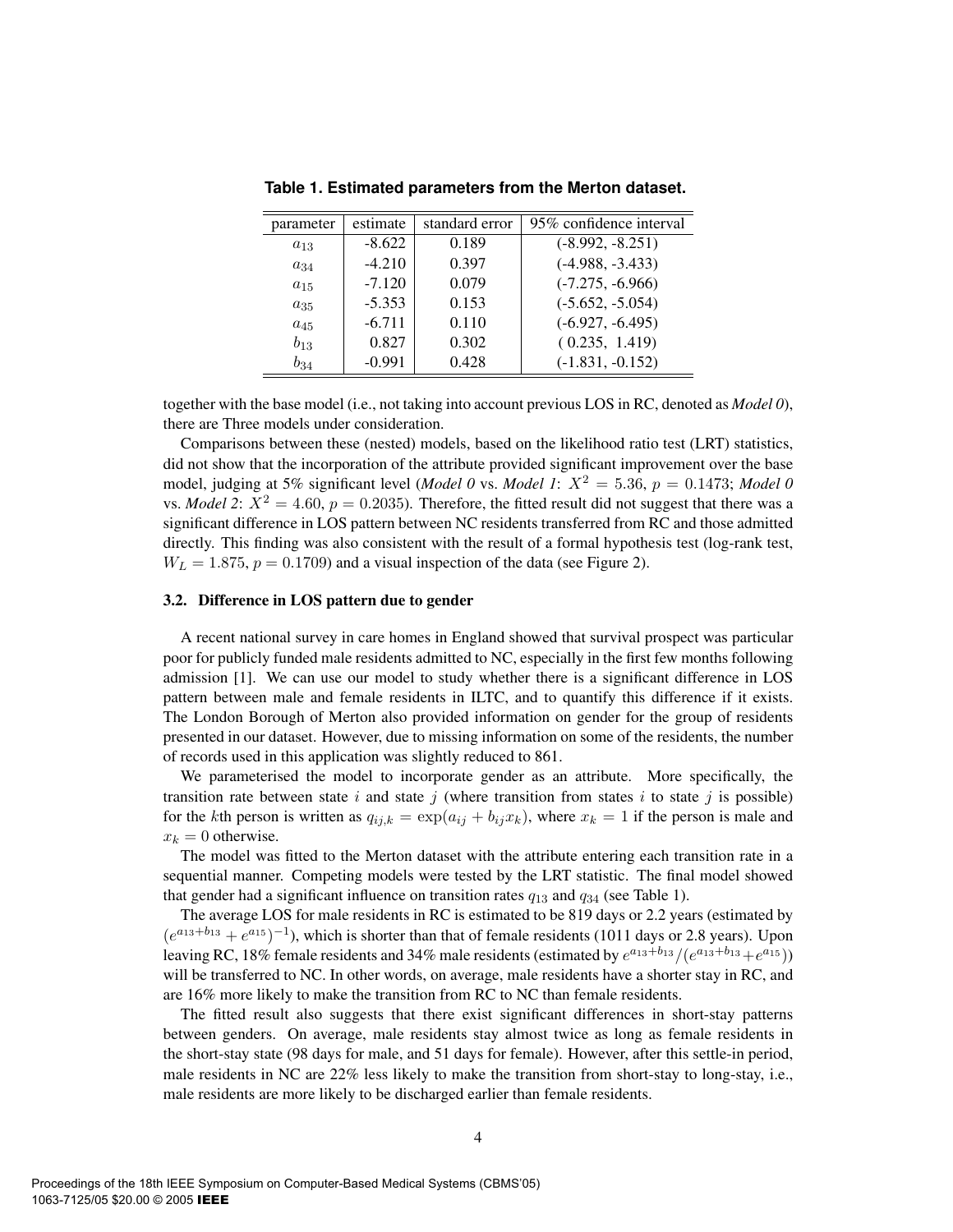

## **Figure 3. Kaplan-Meier estimated (jagged line) and Markov model fitted (smooth line) survivor curves of LOS for female (black colour) and male (grey colour) residents in RC (left) and NC (right).**

Figure 3 shows the survivor curves estimated by the Kaplan-Meier estimator [5] and by the Markov model for both genders in RC and NC. The difference in LOS pattern between male and female residents following admission is apparent in both plots. However, in the case of NC, that difference diminishes as time passes, i.e., the LOS pattern in NC tends to be the same for both genders once residents settle in their new care environment.

## **4.** Conclusion

In this paper, we have developed a model for the movement of elderly people in ILTC that takes into account residents' attributes. Using data provided by an English local authority, we have demonstrated in two case studies that such a model is able to give finer insights into the behaviour of the flow of residents in the care system, and can be a useful decision support tool for improving resident care management. In particular, our model provides quantitative support to the observations that male residents admitted to NC take more time to settle down [1, 2] and have poorer short-term survival prospect than female residents [2].

#### Acknowledgement

We thank Ms Teresa Temple, Mr Peter Crowther and the late Mr Terry Bucher from the Housing and Social Services Department of the London Borough of Merton for providing the data.

# References

[1] A. Bebbington, R. Darton, and A. Netten, Care Homes for Older People (Volume 2): Admissions, Needs and Outcomes, Personal Social Services Research Unit (PSSRU),